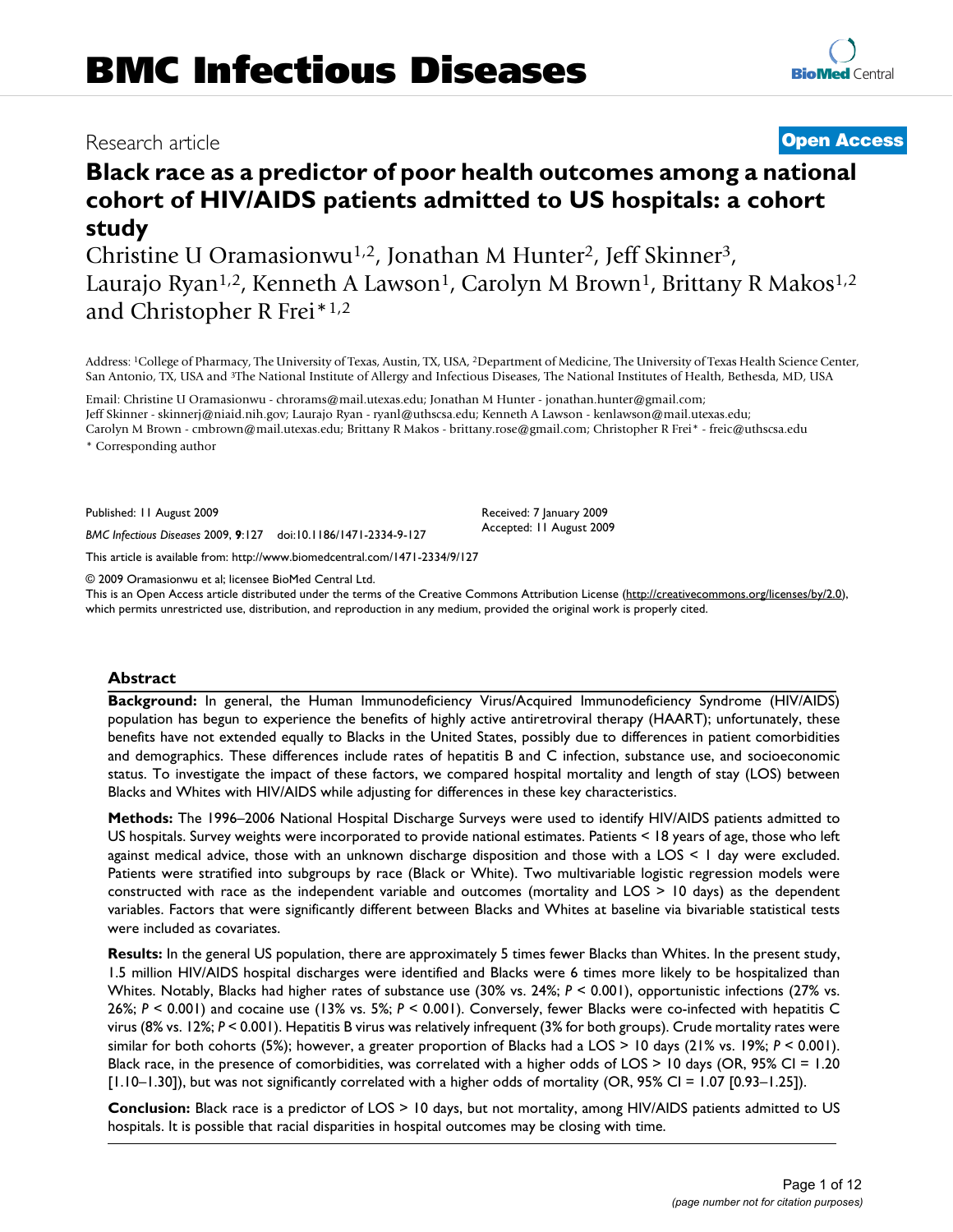#### **Background**

Human Immunodeficiency Virus (HIV) has had a devastating impact on the United States, and the effects are far reaching. Each year in the United States, HIV infects over 56,000 people and claims upwards of 14,000 lives [1,2]. Despite these grim statistics, there has been considerable progress made in curbing the detrimental impact of the epidemic. The introduction of antiretroviral therapy in the late 1980s was the inaugural event in the therapeutic management of HIV patients, and led to lower rates of HIVrelated morbidity and mortality [3]. Moreover, the advent of highly-active antiretroviral therapy (HAART) over a decade ago resulted in even greater reductions in HIVrelated hospitalizations and mortality [4,5]. While HAART has decreased overall morbidity and mortality in the general HIV population, the benefits of these advances have not extended equally to the Black segment of the community [6-9].

Many Blacks may first seek care late in the course of their disease, after they have already become symptomatic with an opportunistic infection (OI) [10,[11\]](#page-10-0). Because of this late diagnosis, they are at higher risk for an Acquired Immunodeficiency Syndrome (AIDS) diagnosis when they are found to be HIV positive, which may require immediate hospital admission [12]. Black patients may then experience longer hospitalizations and higher mortality rates than White patients [13-17]. These disparities in health outcomes between Black and White HIV patients may not be attributable to an imbalance in the receipt of HAART [18].

The presence of these comorbidities may worsen the overall health outcomes of those patients with advanced HIV/ AIDS disease even when equivalent therapy is provided [18-22]. Substance use, hepatitis B virus (HBV), hepatitis C virus (HCV), and sexually transmitted infections (STIs) have all been linked to increased transmission of HIV, and can potentially complicate the course of the HIV disease [19,21,23-26]. These disparities between the Black HIV/ AIDS population and the non-Black HIV/AIDS population are of critical importance; a deeper understanding of the impact of these disparities in Blacks is needed. To further this understanding, the present study evaluated health outcomes among HIV/AIDS patients in the 1996– 2006 National Hospital Discharge Survey (NHDS). This study sought to: (1) compare health outcomes (mortality and length of hospital stay  $[LOS > 10 days]$ ) between Black and White patients; (2) describe changes in health outcomes for Black and White patients over time in the HAART era; and, (3) quantify baseline rates of OIs, substance use, HBV, HCV, and STIs for Black and White patients.

### **Methods**

#### *Data source*

Hospital discharge data were extracted from the 1996– 2006 NHDS, a series of annual national surveys conducted by the National Center for Health Statistics (NCHS) of the Centers for Disease Control and Prevention (CDC) [27]. The NHDS has been conducted annually since 1965 by the NCHS. The NHDS are a series of voluntary nationwide sample surveys completed by short-stay hospitals in the United States. The NHDS collects information from non-federal hospitals (excluding military, Department of Veterans Affairs, and other federal facilities such as prison hospitals) in the United States. The US Bureau of the Census is the agent for data collection for these surveys. The hospital staff in each facility are trained by Census personnel to complete the survey instruments. The units of analyses are national discharges rather than estimates for individual patients. Some patients may have multiple discharges from a particular hospital in a given year and the possibility exists that they may be sampled more than once, but due to the complexity of the survey sampling, multiple discharges for an individual patient in a given year are unlikely. National estimates of diagnoses and procedures are classified by International Classification of Diseases, Ninth Revision, Clinical Modification (ICD-9) codes. The overall error rate for records manually coded is estimated at one percent for hospital diagnoses, 0.7 percent for surgical and diagnostic procedures, and 0.2 percent for non-medical data entry [27]. Data from the NHDS surveys has been used to evaluate other areas of racial disparities and hospital outcomes [28-30].

#### *Study definitions*

An HIV/AIDS-associated hospitalization was defined as a hospitalization with at least one of the following ICD-9 codes for discharge diagnosis: 042-044 (HIV disease), V08 (asymptomatic HIV infection), or 079.53 (HIV-2 illness). ICD-9 codes were also collected for diagnoses of HBV, HCV, substance use, sexually transmitted infections, and OIs (Table 1). OIs were identified using the conditions included in the 1993 AIDS surveillance case definition [31]. Opportunistic infections included: candidiasis, cocciodomycosis, coccidiosis (in place of isosporiasis), cryptosporidiosis, cryptococcosis, cytomegalovirus disease, histoplasmosis, *Mycobacterium Avium*, pneumocystosis, progressive multifocal leukoencephalopathy, *Salmonella*, *Toxoplasmosis gondii*, and tuberculosis [31,32]. Sexually transmitted infections included chlamydia, gential herpes, gonorrhea, herpes simplex virus, human papilloma virus, Lymphogranuloma venereum, pelvic inflammatory disease, syphilis, and trichomoniasis. All opportunistic infections were classified as either preventable with chemoprophylaxis (*Mycobacterium Avium*, pnuemocystosis and *Toxoplasmosis gondii*) or non-preventable with chemo-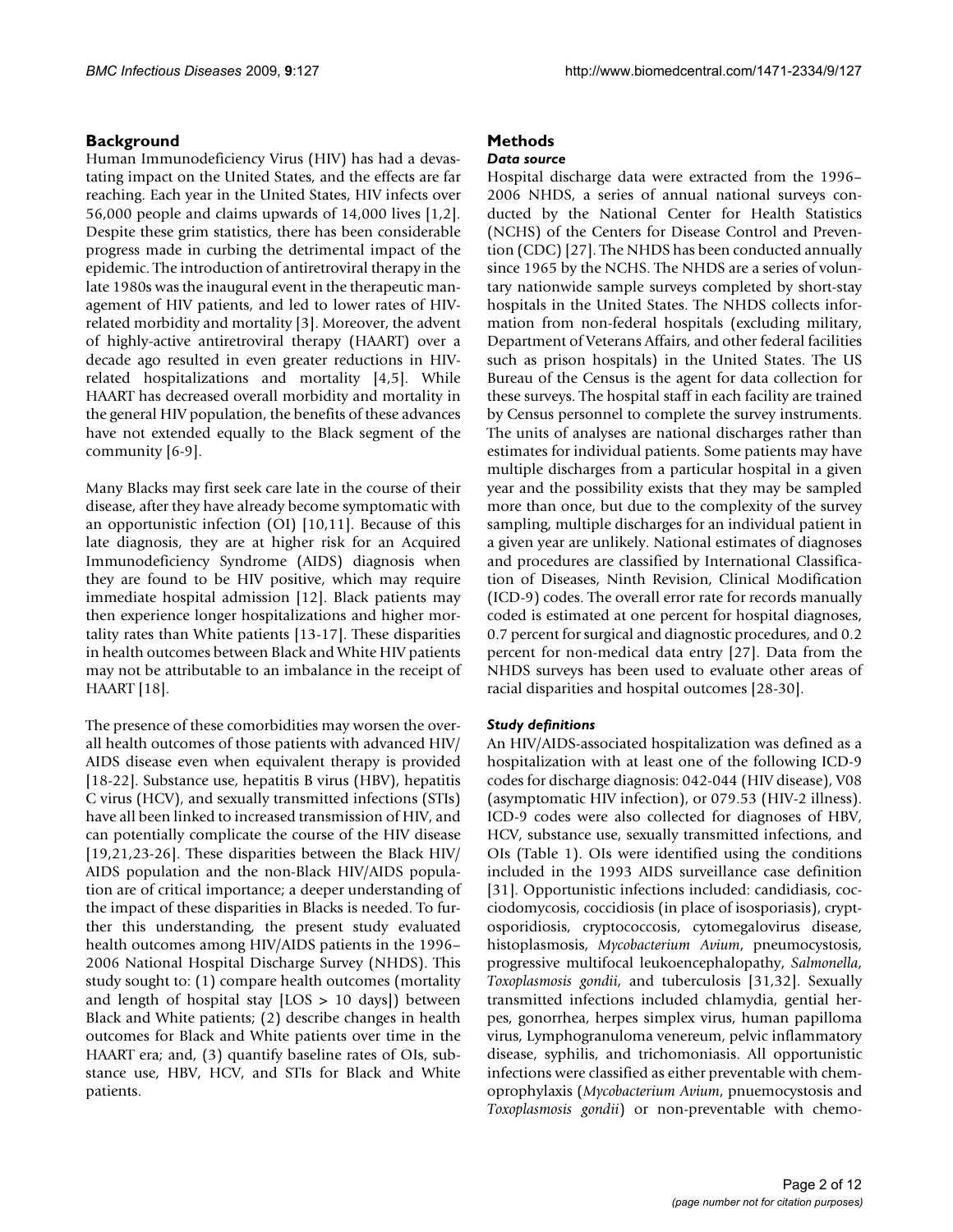| ICD-9-CM Code                                                        | <b>Diagnosis</b>                                                 |  |  |
|----------------------------------------------------------------------|------------------------------------------------------------------|--|--|
| 042, 044, 043, 079.53, V08                                           | Human Immunodeficiency Virus/Acquired Immune Deficiency Syndrome |  |  |
| <b>Opportunistic Infections</b>                                      |                                                                  |  |  |
| 112                                                                  | Candidiasis                                                      |  |  |
| $ $  4                                                               | Coccidioidomycosis                                               |  |  |
| 007.2                                                                | Coccidiosis (for Isosporiasis)                                   |  |  |
| 007.4                                                                | Cryptosporidiosis                                                |  |  |
| 117.5                                                                | Cryptococcosis                                                   |  |  |
| 078.5                                                                | Cytomegalovirus                                                  |  |  |
| 115                                                                  | Histoplasmosis                                                   |  |  |
| 031.0, 031.2                                                         | Mycobacterium avium                                              |  |  |
| 136.3                                                                | Pneumocystosis                                                   |  |  |
| 046.3                                                                | Progressive multifocal leukoencephalopathy                       |  |  |
| 003                                                                  | Salmonella                                                       |  |  |
| 130                                                                  | Toxoplasmosis gondii                                             |  |  |
| 010-018                                                              | Tuberculosis                                                     |  |  |
|                                                                      | <b>Hepatitis</b>                                                 |  |  |
| 070.41, 070.44, 070.51,<br>070.54, 070.7                             | Hepatitis C Virus                                                |  |  |
| 070.3, 070.2                                                         | Hepatitis B Virus                                                |  |  |
|                                                                      | <b>Sexually Transmitted Infections</b>                           |  |  |
| 099.0                                                                | Chancroid                                                        |  |  |
| 099.5                                                                | Chlamydia                                                        |  |  |
| 054                                                                  | <b>Genital Herpes</b>                                            |  |  |
| 098.11, V02.7                                                        | Gonorrhea                                                        |  |  |
| 078.1,079.4, V73.81                                                  | Human Papilloma Virus                                            |  |  |
| 099.1                                                                | Lymphogranuloma venereum                                         |  |  |
| 614.9                                                                | Pelvic inflammatory disease                                      |  |  |
| 091, 092, 093, 094, 095, 095.7, 095.8, 095.9, 096, 097, 097.1, 097.9 | Syphilis                                                         |  |  |

**Table 1: Codes for Diagnoses from International Classification of Diseases, 9th Revision, Clinical Modification (ICD-9-CM)**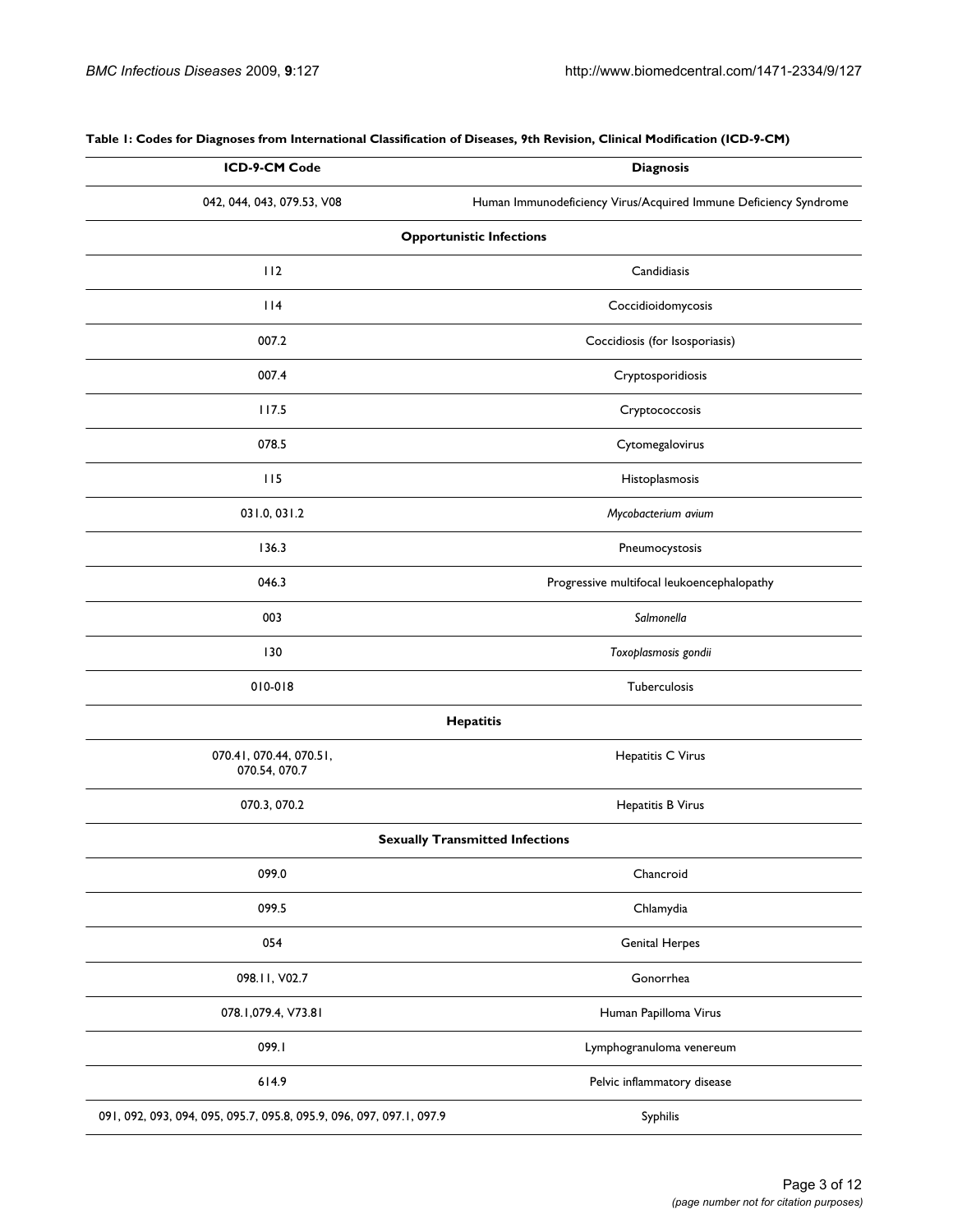| 3                             | Trichomoniasis                                             |  |  |
|-------------------------------|------------------------------------------------------------|--|--|
| <b>Types of Substance Use</b> |                                                            |  |  |
| 303, 305.0                    | Alcohol use                                                |  |  |
| 304.3, 305.2                  | Cannabis use                                               |  |  |
| 304.2, 305.6                  | Cocaine use                                                |  |  |
| 304.0, 305.5                  | Opioid use                                                 |  |  |
| 305.1                         | Tobacco use                                                |  |  |
| 304.1, 305.4                  | Sedative, hypnotic, or anxiolytic use                      |  |  |
| 304.5, 305.3                  | Hallucinogen use                                           |  |  |
| 305.7                         | Amphetamine or related sympathomimetic abuse               |  |  |
| 305.8                         | Anti-depressant type abuse                                 |  |  |
| 305.9                         | Other, mixed, or unspecified drug abuse                    |  |  |
| 304.4                         | Amphetamine and other psychostimulant dependence           |  |  |
| 304.6                         | Other specified drug dependence                            |  |  |
| 304.8                         | Combinations of drug dependence excluding opioid type drug |  |  |
| 304.9                         | Unspecified drug dependence                                |  |  |
| 304.7                         | Combinations of opioid type drug with any other            |  |  |

**Table 1: Codes for Diagnoses from International Classification of Diseases, 9th Revision, Clinical Modification (ICD-9-CM)** *(Continued)*

prophylaxis [[33\]](#page-11-0). For the purpose of data analysis, collapsed categories were created for comorbidities that were reported infrequently. An "other substance use" category was created for types of substance use with a prevalence of < 1% and "other STI" for STIs < 1%.

The NHDS surveys provide information about primary forms of hospital visit payment with standardized options. For the purposes of data analysis, the different forms of insurance were defined as uninsured (no charge or self-pay), government (Medicare, Medicaid, or other government form of payment), private (HMO/PPO, Blue Cross/Blue Shield, or other private insurance), and other/ unknown (workers compensation, other, or not stated).

#### *Study design*

This was a retrospective analysis of HIV/AIDS hospitalizations in the United States from 1996–2006. The University of Texas at Austin Institutional Review Board determined this protocol to be exempt (#2009-03-0100). Data included patient demographics (age, race, ethnicity,

gender, and marital status), year of discharge, insurance status, geographic location within the United States, hospital LOS, and discharge status. Patients who were < 18 years, those who left against medical advice, those with an unknown discharge disposition, and those with a LOS < 1 day were excluded from data analysis. Patient discharge weighting was incorporated into the dataset to provide national estimates across the United States.

Hospital mortality and LOS > 10 days were evaluated. Mortality was classified as an inpatient admission resulting in death. In order to incorporate survey weights, LOS was then dichotomized (mean  $LOS \le 10$  or >10 days) for all hospital discharges. This cut-off was chosen on the basis of the LOS distribution which demonstrated a peak of approximately 10 days. Chi-square tests were used to compare categorical baseline variables (survey year, age, gender, insurance status, and comorbid conditions) between races. Two multivariable logistic regression models were used to assess the impact of race (independent variable) on hospital mortality and LOS >10 days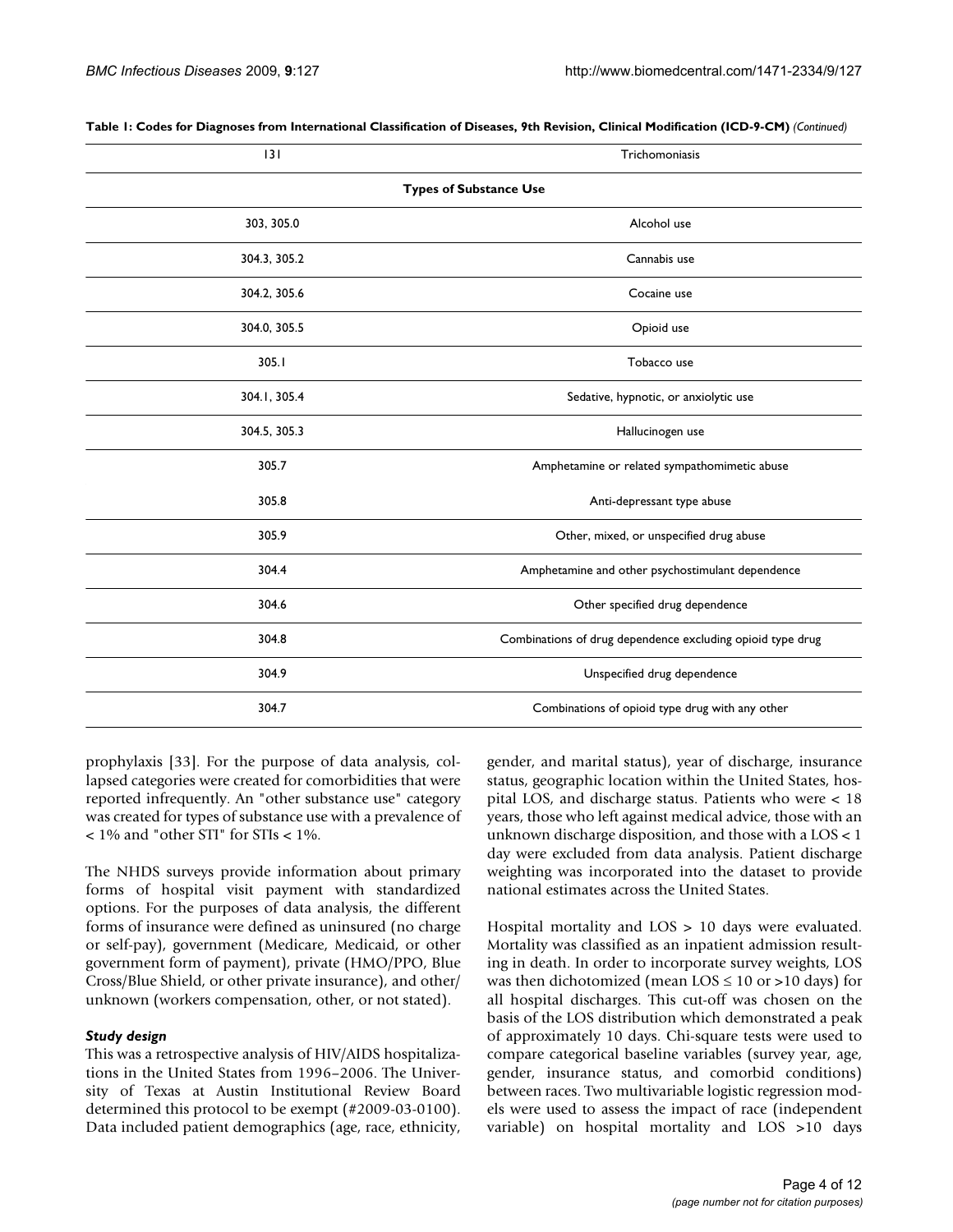(dependent variables). Known predictors of poor health outcomes among HIV patients were entered simultaneously as covariates into both models. These included gender, insurance status, AIDS-related infections, and injection drug use [9,34,35]. The NHDS does not contain an ICD-9 code for 'injection drug use.' The most detailed ICD-9 code for heroin use was included under the umbrella heading of opioid use (which in addition to heroin also includes meperidine, morphine, and other opiates). To avoid grouping all types of substance abuse together, 'cocaine use' was considered a proxy for injection drug use. Likewise, variables that were statistically and clinically significant in chi-square analyses were also entered into both multivariable analyses as covariates. These variables included race, survey year, age, gender, insurance status, geographic region, presence of OI, HBV, HCV, and cocaine use. All data were analyzed using JMP 7.0® (SAS Corp, Cary, NC) and an alpha-level of 0.05 was used to determine statistical significance.

### **Results**

From 1996–2006, 1.5 million HIV/AIDS hospital discharges were identified. On average, 138,016 hospitalizations occurred each year. The mean patient age was 42 years and 67% of all patients were male. Blacks accounted for more hospitalizations than Whites (62% vs. 38%). A large proportion of patients had government insurance (66%) or private insurance (22%). Bivariable analyses (Table 2) revealed a greater proportion of Blacks were female (41% vs. 21%;  $P < 0.001$ ). Chi-square analysis revealed a significant relationship between insurance status and race (*P* < 0.001); Blacks had a higher likelihood of having some form of government insurance (70% vs. 58%) and fewer Blacks than Whites had private insurance (18% vs. 31%).

#### *Comorbidities between Black and White patients*

Substance use and OIs were present in 28% and 27% of all discharges, respectively; whereas HCV, STIs, and HBV were reported in 10%, 5%, and 3%, respectively. Common forms of substance use included cocaine use (9%), alcohol use (9%), opioid use (9%), and tobacco use (6%). Herpes simplex was not commonly reported (3%).

Results from bivariable analysis of characteristic differences between Blacks and Whites are reported in Table 2. A large proportion of both Black and White patients carried diagnoses for OIs (27% vs. 26%; *P* < 0.001). A significantly greater proportion of Blacks reported substance use (30% vs. 24%; *P* < 0.001). Conversely, fewer patients in the Black cohort were co-infected with HCV based on ICD-9 codes (8% vs. 12%;*P* < 0.001). The remaining comorbidities were relatively infrequent among Blacks and Whites. Further analysis revealed significant differences for comorbid subtypes between the two cohorts.

Blacks, when compared to Whites, had a higher prevalence of non-preventable OI (21% vs. 19%; *P* < 0.001), cocaine use (13% vs. 5%; *P* < 0.001), opioid use (9% vs. 6%; *P* < 0.001), and alcohol use (10% vs. 8%; *P* < 0.001).

#### *Hospital mortality between Black and White patients*

Overall, crude mortality rates were similar between Black and White cohorts 5% vs. 5% (OR 95% CI = 0.97 [0.96– 0.99]). Simple logistic regression analysis revealed the following variables (*P* < 0.001) to be associated with mortality: race, survey year, age, gender, insurance status, presence of an OI, HBV, HCV, STIs and cocaine use. All clinically relevant variables from the regression analysis were subsequently entered in the multivariable model as covariates. Results from the multivariable analyses are presented in Tables 3 and 4. When significant predictors for mortality were entered into the model, Black race was not a significant independent predictor of mortality (OR, 95% CI = 1.07 [0.93–1.25], Table 3).

#### *Hospital LOS between Black and White patients*

The proportion of patients with LOS > 10 days was higher for Blacks than Whites (21% vs. 19%; OR, 95% CI = 1.17 [1.16–1.18]). Simple logistic regression analysis revealed the following variables (*P* < 0.001) to be associated with LOS > 10 days: race, survey year, age, gender, insurance status, presence of OI, HBV, HCV, and cocaine use. All variables from the regression analysis were subsequently entered in the multivariable model as covariates. Multivariable analysis identified Black race as an independent predictor for LOS > 10 days (OR, 95% CI = 1.20 [1.10– 1.30], Table 4).

#### *Annual hospital mortality and LOS trends between Black and White patients*

Figure 1 depicts trends in crude hospital mortality for Blacks and Whites from 1996–2006. Although both cohorts exhibited decreases in mortality, the decline for Blacks initially lagged behind that of Whites until 2001, when rates for mortality appeared to have converged between the two races. Crude rates for LOS > 10 days were greater for Blacks at the beginning of the study period, but the rates for the cohorts appeared to converge with time (Figure 2). Figures 3 and 4 reflect the adjusted hospital mortality and LOS trends over the last decade. Similar to the crude rates, the adjusted rates demonstrate the likelihood of hospital mortality and the likelihood for a longer LOS for Blacks were initially higher than that of Whites in 1996, but the odds for both outcomes appeared to decrease with time.

#### **Discussion**

This study compared health outcomes for Black and White HIV/AIDS patients across the United States in the HAART era. Despite the many successes that have resulted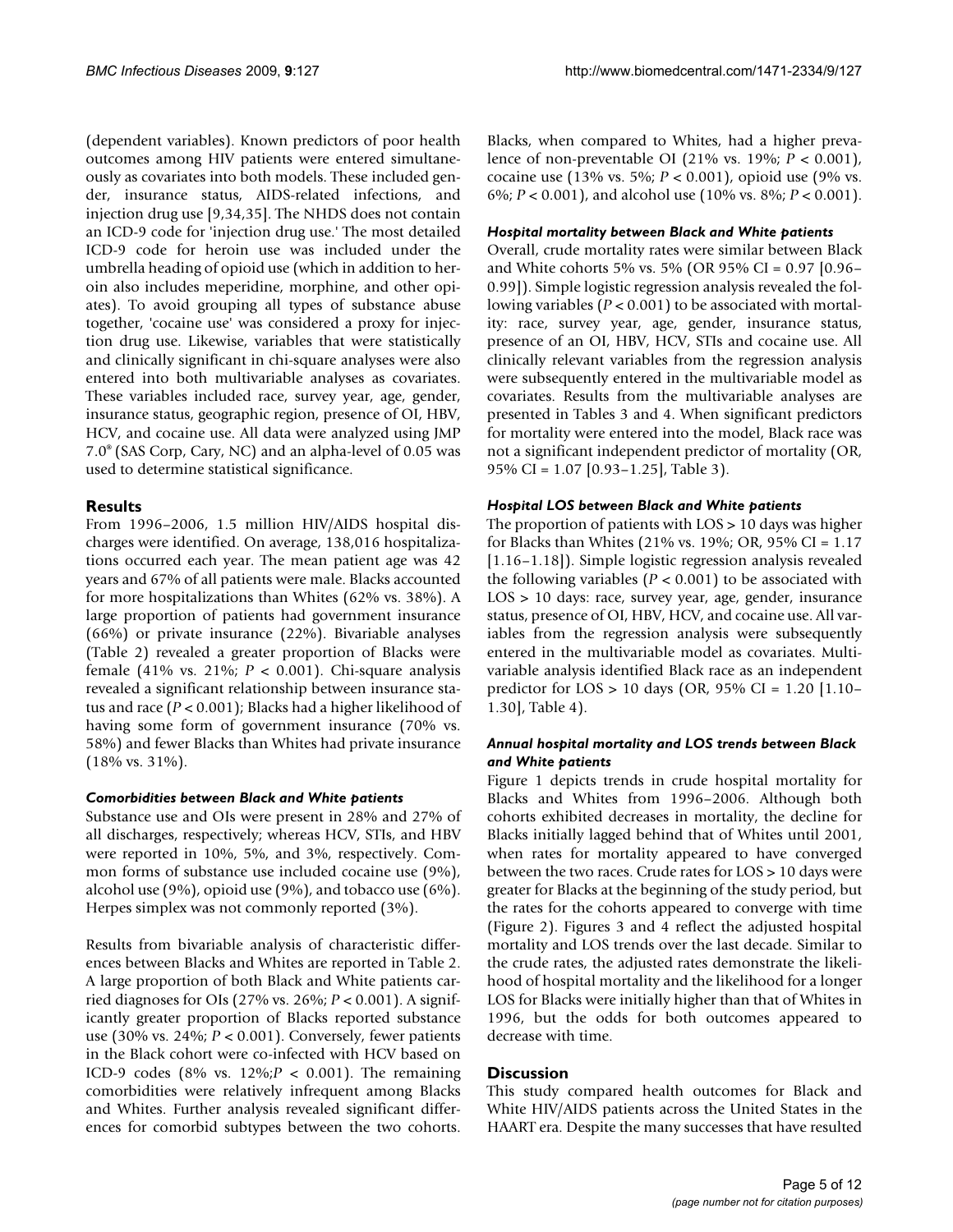| Characteristic                   | Total<br>$(N = 1, 518, 173)$ | Race                             |                            | P-Value |
|----------------------------------|------------------------------|----------------------------------|----------------------------|---------|
|                                  |                              | <b>Blacks</b><br>$(N = 948,666)$ | Whites<br>$(N = 569, 507)$ |         |
| <b>Survey Year</b>               |                              |                                  |                            | < 0.001 |
| 1996                             | 171,253                      | 95,546(10%)                      | 75,707 (13%)               |         |
| 1997                             | 133,493                      | 78,665 (8%)                      | 54,838 (10%)               |         |
| 1998                             | 140,619                      | 82,730 (9%)                      | 57,889 (10%)               |         |
| 1999                             | 125,398                      | 78,075 (8%)                      | 47,323 (8%)                |         |
| 2000                             | 119,673                      | 76,629 (8%)                      | 43,044 (8%)                |         |
| 2001                             | 136,796                      | 93,424 (10%)                     | 43,372 (8%)                |         |
| 2002                             | 134,593                      | 83,645 (9%)                      | 50,948 (9%)                |         |
| 2003                             | 146,975                      | 94,379 (10%)                     | 52,596 (9%)                |         |
| 2004                             | 149,817                      | 92,883 (10%)                     | 56,934 (10%)               |         |
| 2005                             | 121,116                      | 81,165(9%)                       | 39,951 (7%)                |         |
| 2006                             | 138,440                      |                                  |                            |         |
|                                  |                              | 91,525 (9%)                      | 46,915 (8%)                |         |
| Age (years)                      |                              |                                  |                            | < 0.001 |
| $18 - 34$                        | 360,605                      | 224,644 (24%)                    | 135,961 (24%)              |         |
| $35 - 49$                        | 869,517                      | 542,349 (57%)                    | 327,168 (57%)              |         |
| $50 - 64$                        | 258,741                      | 164,579 (17%)                    | 94,162 (17%)               |         |
| $\geq 65$                        | 29,310                       | 17,094 (2%)                      | 12,216(2%)                 |         |
| Gender                           |                              |                                  |                            | < 0.001 |
| Male                             | 1,014,194                    | 562,565 (59%)                    | 451,629 (79%)              |         |
| Female                           | 503,979                      | 386,101 (41%)                    | 117,878 (21%)              |         |
| <b>Insurance Status</b>          |                              |                                  |                            | < 0.001 |
| Uninsured                        |                              |                                  |                            |         |
|                                  | 135, 124                     | 88,389 (9%)                      | 46,735 (8%)                |         |
| Government                       | 994,492                      | 662,787 (70%)                    | 331,705 (58%)              |         |
| Private                          | 341,686                      | 167,102 (18%)                    | 175,584 (31%)              |         |
| Other insurance                  | 46,871                       | 30,388 (3%)                      | 16,483(3%)                 |         |
| Any Opportunistic Infection (OI) | 406,661                      | 255,988 (27%)                    | 150,673 (26%)              | < 0.001 |
| <b>Preventable OI</b>            | 167,623                      | $101,043$ (11%)                  | 66,580 (12%)               | < 0.001 |
| Non-Preventable OI               | 301,316                      | 196,106 (21%)                    | 110,210(19%)               | < 0.001 |
| <b>Hepatitis B</b>               | 47,847                       | 28,051 (3%)                      | 19,796 (3%)                | < 0.001 |
| <b>Hepatitis C</b>               | 147,261                      | 80,295 (8%)                      | 66,966(12%)                | 0.001   |
| <b>Substance Use</b>             | 421,591                      | 285, 133 (30%)                   | 136,458 (24%)              | < 0.001 |
| <b>STIs</b>                      | 79,243                       | 54, 123 (6%)                     | 25,120 (4%)                | < 0.001 |

#### **Table 2: Selected Discharge Characteristics among Blacks vs. Whites**

from combating the disease over the past decade, published data suggest that Blacks continue to experience a disproportionate burden of HIV infection. Not only are Blacks overrepresented in the total number of people living with the disease, they continue to experience the highest rates of new infections and AIDS-related deaths [36]. In the general US population, there are approximately 5 times fewer Blacks than Whites. Of the 1.5 million HIV/ AIDS hospital discharges identified in this study, Blacks were 6 times more likely to be hospitalized than Whites, a disparity that has been identified in previous studies conducted after the initiation of HAART [16,17,37]. Although the crude mortality rates were similar for Blacks and Whites in the present study, Black race, in the presence of comorbidities, substance use, and socioeconomic status, was associated with longer LOS, but not in-hospital mortality. Furthermore, both mortality and LOS seem to have converged with time. Based on the multivariable regres-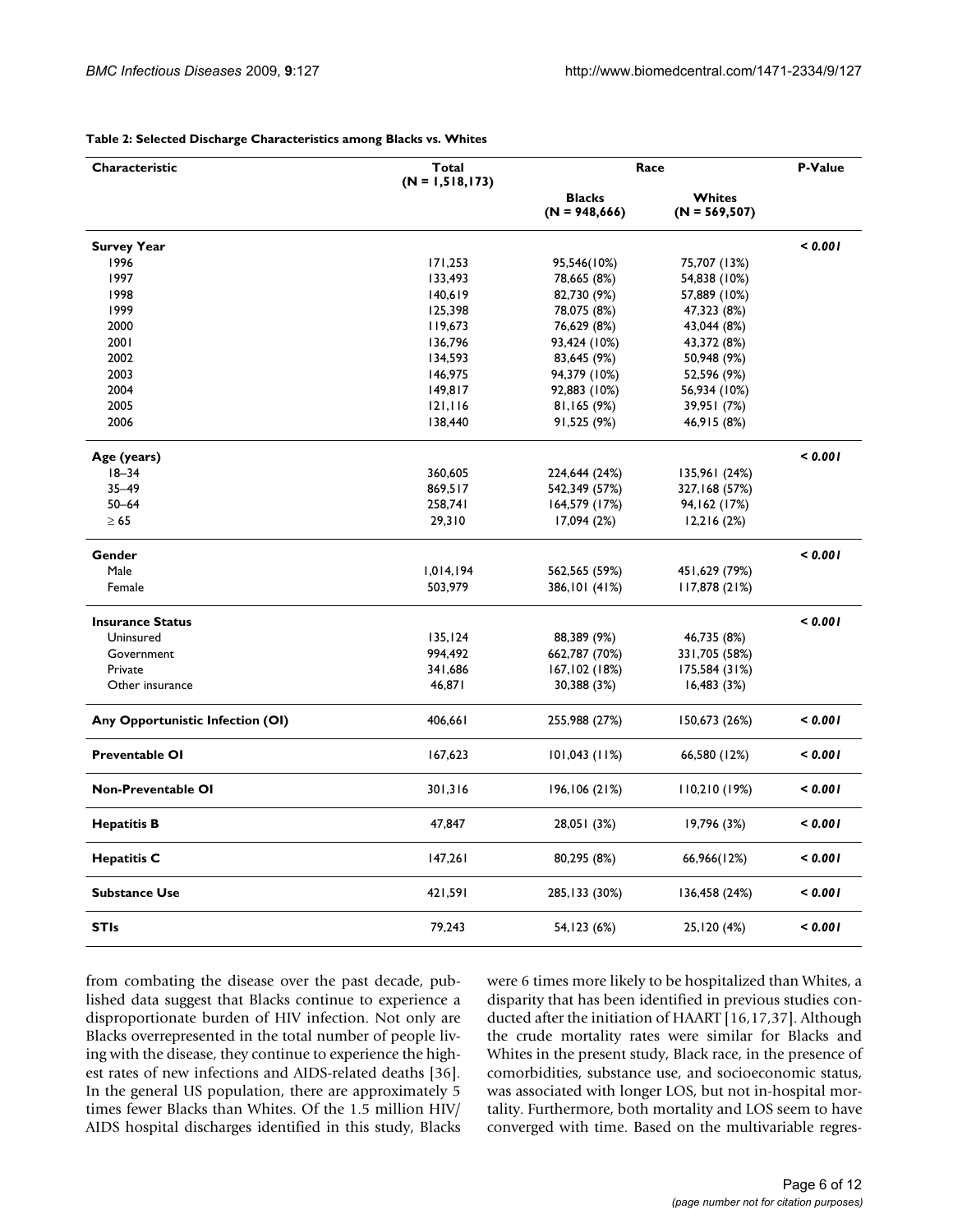| Characteristic                    | OR (95% CI)            | <b>L-R Chi-Square</b> | P-Value |
|-----------------------------------|------------------------|-----------------------|---------|
| <b>Survey Year</b>                |                        | 68.2                  | < 0.001 |
| 1996                              | 1.00 (reference)       |                       |         |
| 1997                              | $1.02(0.63 - 1.58)$    |                       |         |
| 1998                              | $1.25(0.80 - 1.89)$    |                       |         |
| 1999                              | $1.05(0.65 - 1.65)$    |                       |         |
| 2000                              | $0.74(0.43 - 1.21)$    |                       |         |
| 2001                              | $1.19(0.76 - 1.83)$    |                       |         |
| 2002                              | $0.98(0.61 - 1.54)$    |                       |         |
| 2003                              | $1.94(1.29 - 2.85)$    |                       |         |
| 2004                              | $0.59(0.35 - 0.96)$    |                       |         |
| 2005                              | $0.37(0.19 - 0.66)$    |                       |         |
| 2006                              | $0.64$ (0.38-1.05)     |                       |         |
| Race                              |                        | 0.9                   | 0.3     |
| White                             | 1.00 (reference)       |                       |         |
| <b>Black</b>                      | $1.07(0.93 - 1.25)$    |                       |         |
|                                   |                        |                       |         |
| Age (years)                       |                        | 12.8                  | 0.005   |
| $18 - 34$                         | 1.00 (reference)       |                       |         |
| $35 - 49$                         | $0.66$ (0.51-0.86)     |                       |         |
| $50 - 64$                         | $0.77(0.55 - 1.08)$    |                       |         |
| $\geq 65$                         | $3.06$ (1.65-5.37)     |                       |         |
| Gender                            |                        | 2.7                   | 0.9     |
| Female                            | 1.00 (reference)       |                       |         |
| Male                              | $1.14(0.98 - 1.34)$    |                       |         |
| <b>Insurance Status</b>           |                        | 3.8                   | 0.4     |
| Uninsured                         | 1.00 (reference)       |                       |         |
| Government                        | $0.81(0.63 - 1.07)$    |                       |         |
| Private                           | $0.76$ $(0.55 - 1.04)$ |                       |         |
| Other insurance                   | $1.57(0.85 - 2.74)$    |                       |         |
|                                   |                        |                       |         |
| <b>Presence of Comorbidities*</b> |                        |                       |         |
| Preventable OI                    | $2.39(2.00-2.83)$      | 86.9                  | < 0.001 |
| Non-preventable OI                | $1.16(0.98 - 1.37)$    | 3.1                   | 0.08    |
| <b>HBV</b>                        | $0.86(0.54 - 1.31)$    | 0.5                   | 0.5     |
| <b>HCV</b>                        | $0.85(0.64-1.11)$      | 1.3                   | 0.2     |
| Cocaine use                       | $0.46(0.32 - 0.80)$    | 25.2                  | < 0.001 |

**Table 3: Mortality Predictors from Multivariable Logistic Regression Analysis**

\*Reference group is the absence of a comorbidity where  $OR = 1.00$ 

sion models, it is possible that other demographic factors including comorbidities and insurance status may be more predictive of outcome than simply race.

Although HAART is clearly an effective treatment for HIV, the clinical benefits of therapy may not extend equally to patients who are diagnosed with advanced stages of infections [4,5]. Thus, the high proportion of patients with OIs was concerning for both study cohorts. Nonetheless,

Black patients demonstrated slightly higher rates of OIs compared to Whites. This study confirmed that the presence of an OI was predictive of higher mortality as well as extended hospitals stays in multivariable regression models. As previously mentioned, Blacks have been reported to seek care later in the course of infection after they are symptomatic from their illness [13-15]. The increased rate of mortality among Blacks has been well documented [9,16,23,38]. One such study by Jain and colleagues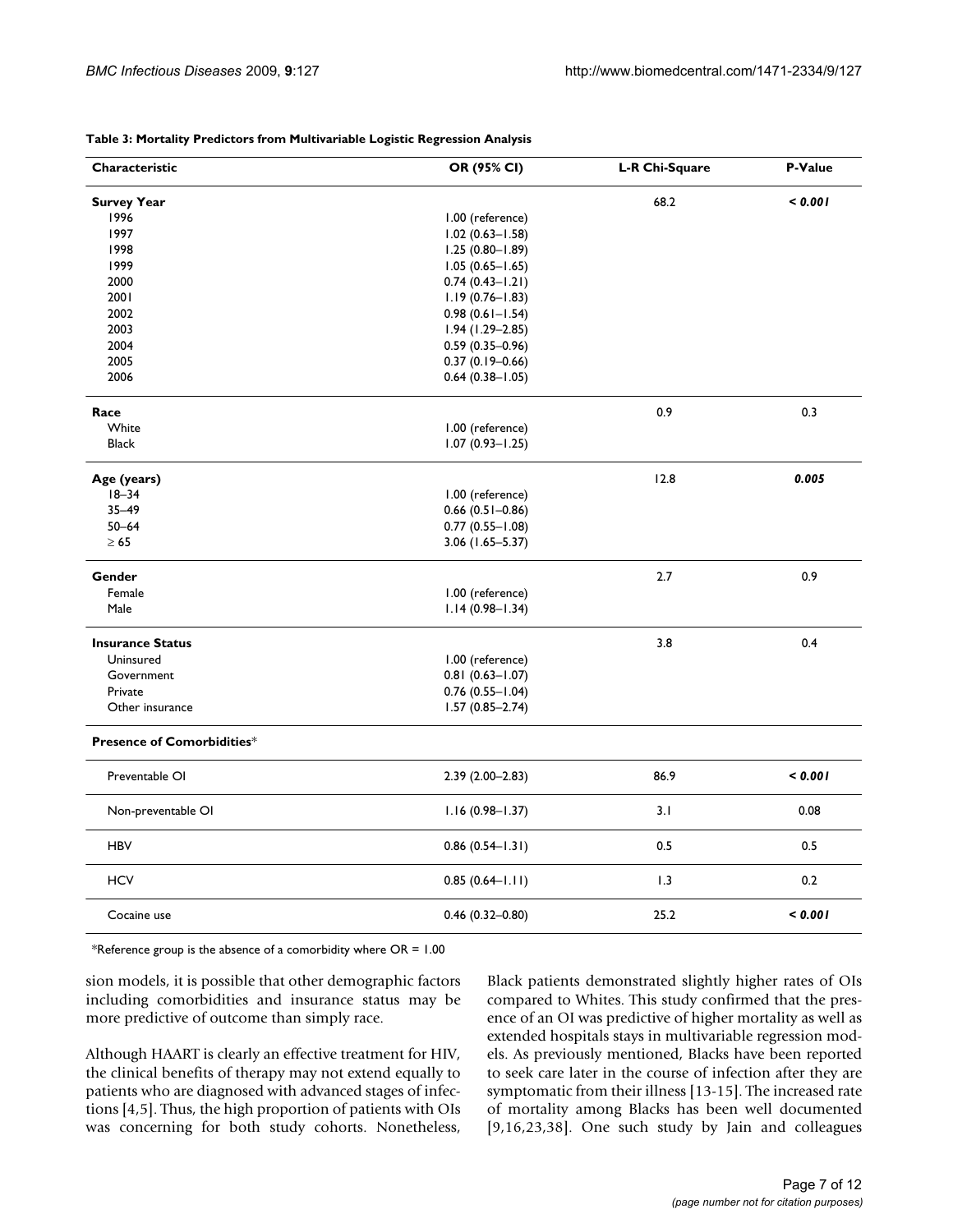| Characteristic                    | OR (95% CI)         | L-R Chi-Square | P-Value |
|-----------------------------------|---------------------|----------------|---------|
| <b>Survey Year</b>                |                     | 104.4          | < 0.001 |
| 1996                              | 1.00 (reference)    |                |         |
| 1997                              | $1.78(1.41 - 2.25)$ |                |         |
| 1998                              | $1.47$ (1.17-1.86)  |                |         |
| 1999                              | $0.62$ (0.47-0.81)  |                |         |
| 2000                              | $0.94(0.72 - 1.22)$ |                |         |
| 2001                              | $0.91(0.71 - 1.17)$ |                |         |
| 2002                              | $0.91(0.71 - 1.17)$ |                |         |
| 2003                              | $1.07(0.85 - 1.36)$ |                |         |
| 2004                              | $0.74(0.58 - 0.95)$ |                |         |
| 2005                              | $0.65(0.49 - 0.86)$ |                |         |
| 2006                              | $0.72(0.56 - 0.93)$ |                |         |
| Race                              |                     | 18.4           | < 0.001 |
| White                             | 1.00 (reference)    |                |         |
| <b>Black</b>                      | $1.20(1.10 - 1.30)$ |                |         |
| Age                               |                     | 26.4           | < 0.001 |
| $18 - 34$                         | 1.00 (reference)    |                |         |
| $35 - 49$                         | $0.98(0.83 - 1.17)$ |                |         |
| $50 - 64$                         | $1.34(1.09 - 1.64)$ |                |         |
| $\geq 65$                         | $1.10(0.70 - 1.67)$ |                |         |
| Gender                            |                     | 0.3            | 0.6     |
| Female                            | 1.00 (reference)    |                |         |
| Male                              | $1.02(0.94 - 1.11)$ |                |         |
| <b>Insurance Status</b>           |                     | 8.4            | 0.04    |
| Uninsured                         | 1.00 (reference)    |                |         |
| Government                        | $1.22(1.04-1.43)$   |                |         |
| Private                           | $0.96(0.80 - 1.16)$ |                |         |
| Other insurance                   | $0.89(0.62 - 1.27)$ |                |         |
| <b>Presence of Comorbidities*</b> |                     |                |         |
| Preventable OI                    | $1.97(1.77-2.20)$   | 142.9          | < 0.001 |
| Non-preventable OI                | $2.03$ (1.86-2.22)  | 238.0          | < 0.001 |
| <b>HBV</b>                        | $1.05(0.84 - 1.31)$ | 0.2            | 0.7     |
| <b>HCV</b>                        | $1.04(0.90 - 1.19)$ | 0.3            | 0.6     |
| Cocaine use                       | $0.98(0.93 - 1.12)$ | 0.1            | 0.8     |

**Table 4: Predictors for LOS > 10 days from Multivariable Logistic Regression Analysis**

\*Reference group is the absence of a comorbidity where  $OR = 1.00$ 

reported poorer outcomes among patients with OIs, specifically highlighting the elevated risk for Black patients [34]. The Jain study differs from the present study in that the investigators were unable to evaluate comorbidities, and various forms of substance use.

Baseline rates of substance use were higher among Blacks than Whites. The rate of cocaine use for Blacks was almost three times that of Whites; interestingly, regression analysis revealed cocaine use was 'protective' for mortality, perhaps because cocaine use was also associated with younger age. Nevertheless, studies suggest illicit drug use may have a negative impact on the treatment and course of HIV/AIDS infection [39,40]. Concomitant use of illicit substances may also interfere with a patients' ability to adhere to antiretroviral regimens, thereby placing them at risk for poorer health outcomes [23,39,40]. Cocaine has been demonstrated *in vitro* and in experimental animal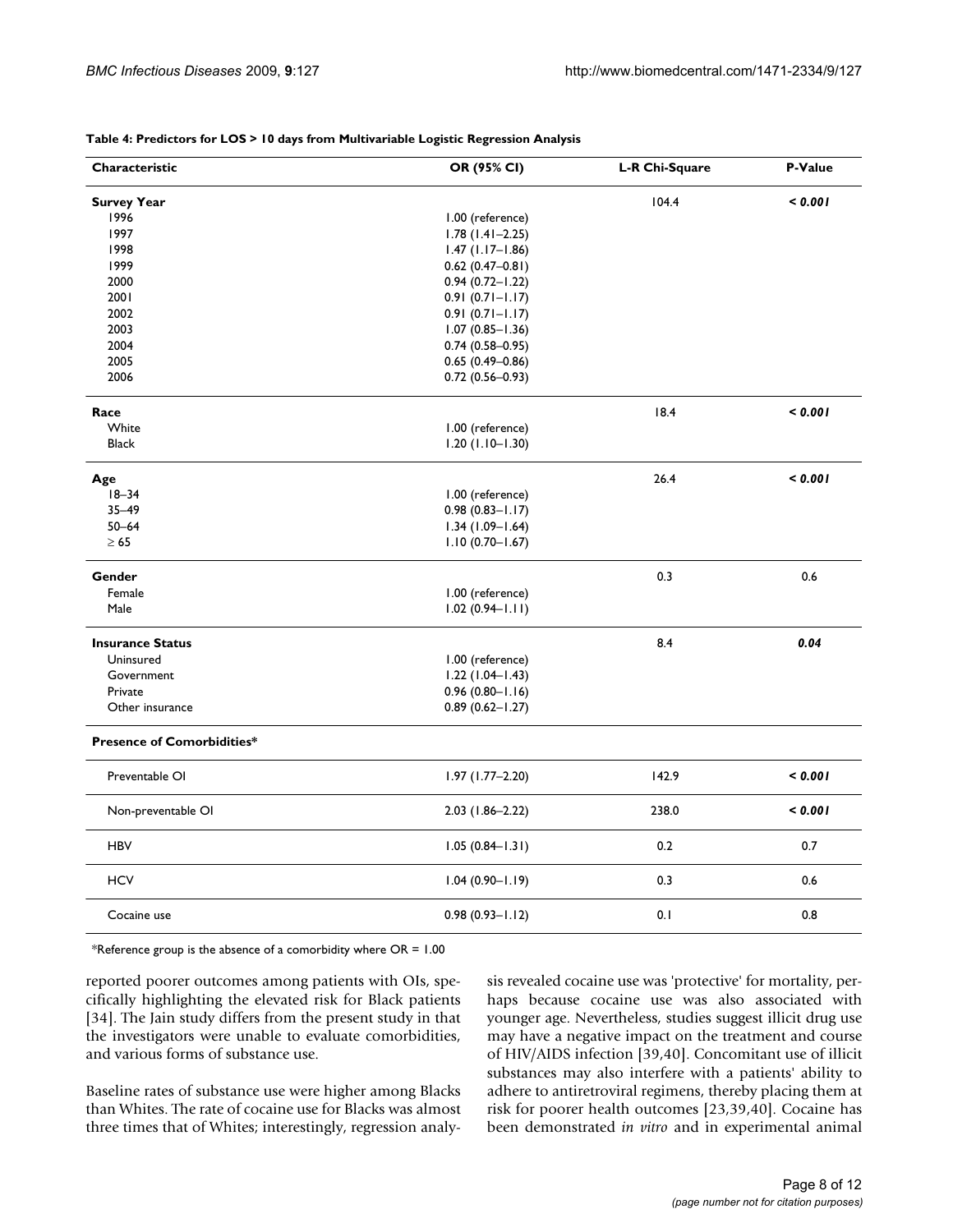



models to enhance viral replication and interfere with the body's ability to defend itself naturally against infection. This may hasten disease progression and the development of AIDS-defining conditions, even among patients who are adherent to antiretroviral therapy [41-43]. However, definitive data directly implicating illicit drug use as a causative factor in increased HIV susceptibility or disease progression remain elusive [41]. Of the various types of substance use in this study, cocaine use was the most likely form of injection drug use, which has also been implicated in the transmission of not only HIV, but also



Figure 2 **Crude LOS > 10 days for Black and White HIV/AIDS patients from 1996–2006**.





Odds Ratio for Hospital Mortality (Blacks vs. Whites)

#### Figure 3

#### **Adjusted hospital mortality for Black vs. White HIV/ AIDS patients from 1996–2006 (Odds Ratio, 95% CI)\***. *\*Odds ratios were calculated from the multivariable logistic regression model*.

HBV and HCV, particularly among minority populations [23-25].

Beyond the HIV/AIDS population, other racial disparities exist for Blacks; they tend to have higher rates of HBV and HCV compared to Whites [24,25,44]. Furthermore, response to therapy for HCV is markedly diminished for Blacks [45]. Interestingly, in the present study the rates of HBV coinfection were similar among both study cohorts and HCV coinfection rates were lower for Blacks than for Whites. Although hepatitis coinfection is associated with increased mortality, the true rates of HIV/HCV coinfection and its implications for health outcomes among Black populations remain ill-defined [26,46].

Likewise, the national impact of race disparities among individuals with concomitant STIs is not well-characterized [47]. The increased risk for contracting HIV with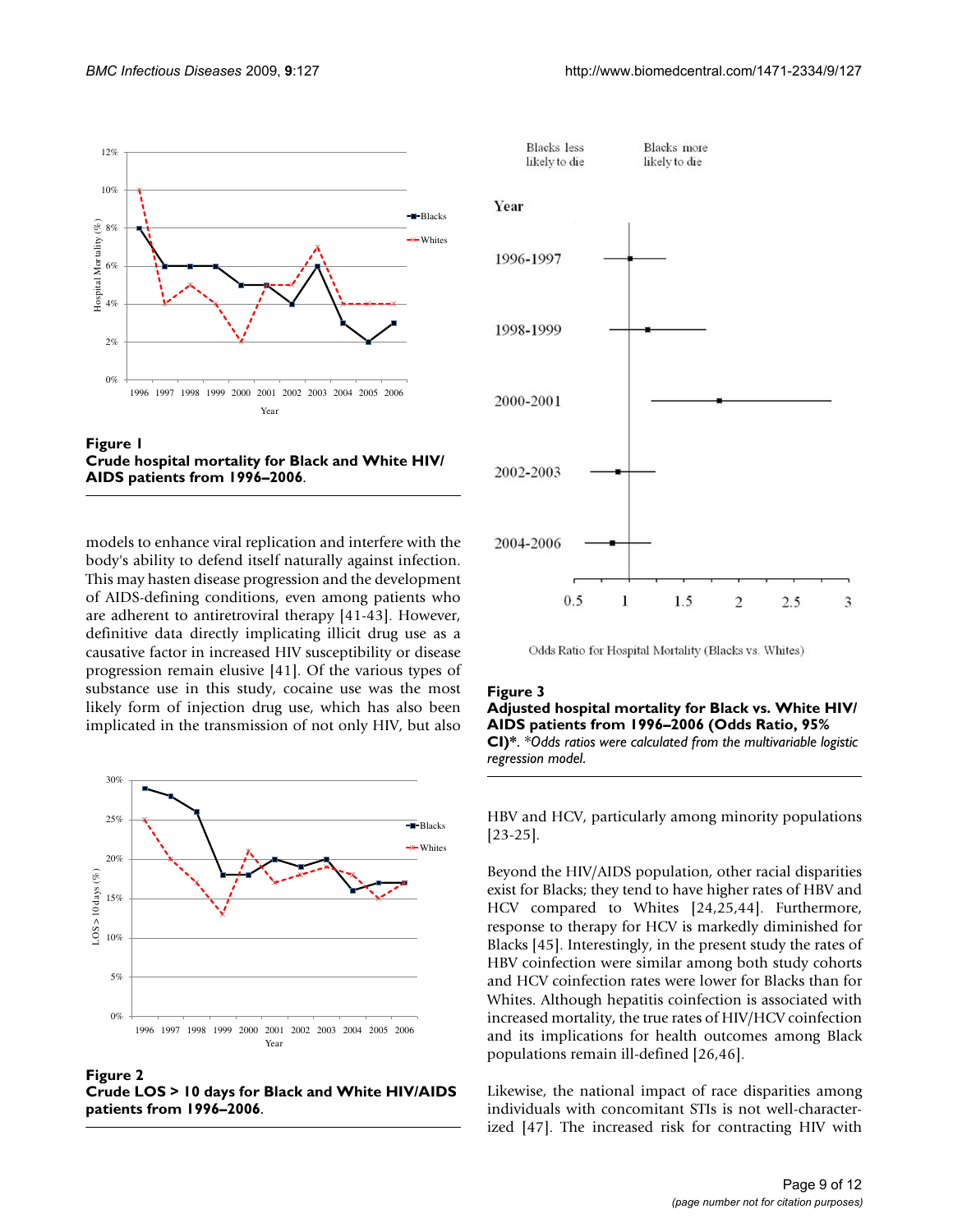

Odds Ratio for LOS > 10 days (Blacks vs. Whites)

#### Figure 4 **Adjusted LOS > 10 days for Black vs. White HIV/ AIDS patients from 1996–2006 (Odds Ratio, 95% CI)\***. *\*Odds ratios were calculated from the multivariable logistic regression model*.

simultaneous STIs (both ulcerative and non ulcerative) has been well established [47-50]. HIV, coupled with infections such as syphilis, may negatively impact the immune status of the individual and may lead to higher rates of treatment failure [19,51,52]. Furthermore, genital herpes, gonorrhea, chlamydia, syphilis, bacterial vaginosis and chancroid, are reportedly higher in minority populations [47]. In the present study, reported rates of STIs were relatively low in both groups of hospitalized patients. Complications from STIs including severe herpes simplex virus, syphilis with neurologic involvement, and acute pelvic inflammatory may require aggressive treatment necessitating hospitalization, whereas most other STIs can be managed effectively in the ambulatory setting [53]. Therefore, STIs were not included in regression analyses. Definitive conclusions regarding STIs could not be

made from this cohort of hospitalized patients. Nevertheless, a higher percentage of Blacks carried an STI ICD-9 diagnosis.

A surprising, but fortunate finding from this study is the possibility that racial disparities in hospital outcomes may be closing with time. This possible reduction in racial disparities in outcome has been demonstrated elsewhere [8,37,54,55]. Similar to the Giordano and Hlaing studies, this study was not able to incorporate antiretroviral use in the regression analysis [37,55]. Antiretrovirals, if prescribed properly, may reduce differences in outcomes between Blacks and Whites [8,54]. Yet, in stark contrast, Jain and colleagues concluded that the disparity for higher mortality for Black HIV patients has actually *widened* in the HAART era [34]. According to their results, the elevated risk of a poor outcome was also attributable to the presence of an opportunistic infection, a finding that is consistent with the present study. Another study by Levine and colleagues also substantiates these findings. They identified that higher rates of mortality existed among Black males both before and after the introduction of HAART [9]. The investigators lacked data for comorbid conditions and also did not evaluate hospitalized patients. The current study evaluated all-cause hospital mortality, whereas the two studies that concluded Blacks were at increased risk for mortality used surveillance data and a combination of inpatient and outpatient data [56,57]. The present study had the most patient records and the longest duration of any of the studies identified in the literature review.

This study shares the limitations of all retrospective cohort studies. In addition, the analysis was limited by the lack of available clinical variables, including medication information, time of HIV diagnosis, and objective clinical markers of disease progression. Therefore, we could not assess the relationships between quality of care indicators and patient outcomes. Additionally, management of acute HBV, HCV, and STIs may not require hospitalization. These data are also limited by proxies for racism and discrimination that are known predictors of raciallybiased outcomes. These variables are important when describing disparities and could have at least partly explained the racial variations and/or non-variations found in this study. The data source lacks information regarding patients of Hispanic descent; therefore, we were unable to draw conclusions about health disparities for this minority group that is also facing a disproportionate burden of HIV [36]. Another limitation is that patients who were admitted for less than one day, or who left the hospital against medical advice were excluded from the analysis. It is possible these patients ultimately suffered suboptimal health outcomes (early mortality). The survey scope encompassed only non-federal hospitals, so the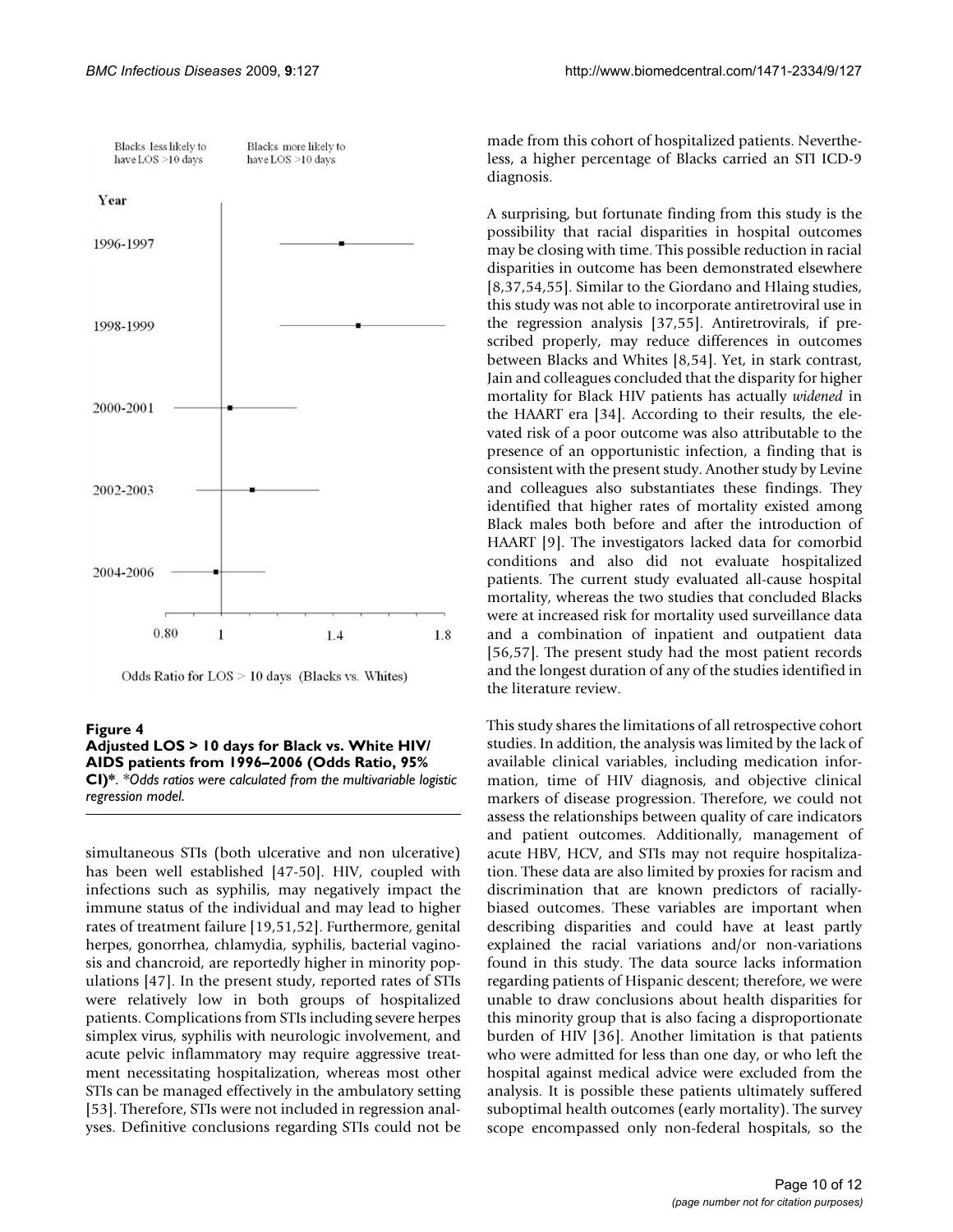results may not be applicable to HIV/AIDS patients admitted to other US hospitals, such as the Veterans Healthcare Administration. Finally, several other complex socioeconomic issues that may affect health outcomes were not evaluated in this study.

#### **Conclusion**

This study characterized the rates of comorbid conditions, hospital mortality and LOS, and evaluated trends in health outcomes among Black and White HIV/AIDS patients over a decade. Some disparities may still persist despite the availability of effective interventions to reduce morbidity and mortality. This national assessment of hospital discharges demonstrates that Black race may be predictive of longer LOS, but not mortality. In addition, disparities in health outcomes may be decreasing with time. Further research efforts are warranted to recognize and clarify the complexities facing the Black HIV/AIDS population in order to reduce health disparities.

#### **Abbreviations**

HAART: highly active antiretroviral therapy; HIV: Human Immunodeficiency Virus; AIDS: Acquired Immunodeficiency Syndrome; LOS: length of hospital stay; CI: confidence interval; OR: odds ratio; L-R likelihood ratio; OI: opportunistic infection; STI: sexually transmitted infection.

#### **Competing interests**

The authors declare that they have no competing interests.

#### **Authors' contributions**

CUO had full access to the data in the study and assisted with the study design, study concepts, data analysis and interpretation, and drafting of the manuscript. CRF directed and supervised all aspects of the study from its conception to the finalization of the manuscript. JMH assisted in drafting the manuscript. JS assisted in the statistical analysis and interpretation of data, as well as critical revision of the manuscript for important intellectual content. All authors assisted with critical revision of the manuscript for important intellectual content, and have approved the final manuscript.

#### **Acknowledgements**

The authors would like to thank Alice Pau, Vivek Gopalan, and Kyllie Ryan-Hummel for their assistance with this manuscript. This study was supported by new faculty start-up funds granted to Dr. Frei and a Graduate Diversity Mentoring Fellowship granted to Dr. Oramasionwu from the University of Texas at Austin. The authors have no financial conflicts of interest to disclose related to the content of this paper.

#### **References**

Hall HI, Song R, Rhodes P, Prejean J, An Q, Lee LM, Karon J, Brookmeyer R, Kaplan EH, McKenna MT, Janssen RS: **[Estimation of HIV](http://www.ncbi.nlm.nih.gov/entrez/query.fcgi?cmd=Retrieve&db=PubMed&dopt=Abstract&list_uids=18677024) [incidence in the United States.](http://www.ncbi.nlm.nih.gov/entrez/query.fcgi?cmd=Retrieve&db=PubMed&dopt=Abstract&list_uids=18677024)** *JAMA* 2008, **300:**520-529.

- 2. Centers for Disease Control and Prevention: **HIV/AIDS Surveillance Report, 2007.** 2009, **19:**1-63 [[http://www.cdc.gov/hiv/topics/](http://www.cdc.gov/hiv/topics/surveillance/resources/reports/) [surveillance/resources/reports/\]](http://www.cdc.gov/hiv/topics/surveillance/resources/reports/). Atlanta, GA: US Department of Health and Human Services, Centers for Disease Control and Prevention Accessed March 22, 2009
- 3. Fischl MA, Richman DD, Grieco MH, Gottlieb MS, Volberding PA, Laskin OL, Leedom JM, Groopman JE, Mildvan D, Schooley RT: **[The](http://www.ncbi.nlm.nih.gov/entrez/query.fcgi?cmd=Retrieve&db=PubMed&dopt=Abstract&list_uids=3299089) [efficacy of azidothymidine \(AZT\) in the treatment of](http://www.ncbi.nlm.nih.gov/entrez/query.fcgi?cmd=Retrieve&db=PubMed&dopt=Abstract&list_uids=3299089)** patients with AIDS and AIDS-related complex. A double**[blind, placebo-controlled trial.](http://www.ncbi.nlm.nih.gov/entrez/query.fcgi?cmd=Retrieve&db=PubMed&dopt=Abstract&list_uids=3299089)** *N Engl J Med* 1987, **317:**185-191.
- 4. Palella FJ Jr, Baker RK, Moorman AC, Chmiel JS, Wood KC, Brooks JT, Holmberg SD: **[Mortality in the highly active antiretroviral](http://www.ncbi.nlm.nih.gov/entrez/query.fcgi?cmd=Retrieve&db=PubMed&dopt=Abstract&list_uids=16878047) [therapy era: changing causes of death and disease in the HIV](http://www.ncbi.nlm.nih.gov/entrez/query.fcgi?cmd=Retrieve&db=PubMed&dopt=Abstract&list_uids=16878047) [outpatient study.](http://www.ncbi.nlm.nih.gov/entrez/query.fcgi?cmd=Retrieve&db=PubMed&dopt=Abstract&list_uids=16878047)** *J Acquir Immune Defic Syndr* 2006, **43:**27-34.
- 5. Palella FJ Jr, Delaney KM, Moorman AC, Loveless MO, Fuhrer J, Satten GA, Aschman DJ, Holmberg SD: **[Declining morbidity and](http://www.ncbi.nlm.nih.gov/entrez/query.fcgi?cmd=Retrieve&db=PubMed&dopt=Abstract&list_uids=9516219) [mortality among patients with advanced human immunode](http://www.ncbi.nlm.nih.gov/entrez/query.fcgi?cmd=Retrieve&db=PubMed&dopt=Abstract&list_uids=9516219)ficiency virus infection. HIV Outpatient Study Investigators.** *N Engl J Med* 1998, **338:**853-860.
- 6. Blair JM, Fleming PL, Karon JM: **[Trends in AIDS incidence and](http://www.ncbi.nlm.nih.gov/entrez/query.fcgi?cmd=Retrieve&db=PubMed&dopt=Abstract&list_uids=12439211) [survival among racial/ethnic minority men who have sex](http://www.ncbi.nlm.nih.gov/entrez/query.fcgi?cmd=Retrieve&db=PubMed&dopt=Abstract&list_uids=12439211) [with men, United States, 1990–1999.](http://www.ncbi.nlm.nih.gov/entrez/query.fcgi?cmd=Retrieve&db=PubMed&dopt=Abstract&list_uids=12439211)** *J Acquir Immune Defic Syndr* 2002, **31:**339-347.
- 7. Nakashima AK, Fleming PL: **HIV/AIDS surveillance in the United States, 1981–2001.** *J Acquir Immune Defic Syndr* 2003, **32(Suppl 1):**68-85.
- 8. Lemly DC, Shepherd BE, Hulgan T, Rebeiro P, Stinnette S, Blackwell RB, Bebawy S, Kheshti A, Sterling TR, Raffanti SP: **[Race and sex dif](http://www.ncbi.nlm.nih.gov/entrez/query.fcgi?cmd=Retrieve&db=PubMed&dopt=Abstract&list_uids=19220139)[ferences in antiretroviral therapy use and mortality among](http://www.ncbi.nlm.nih.gov/entrez/query.fcgi?cmd=Retrieve&db=PubMed&dopt=Abstract&list_uids=19220139) [HIV-Infected persons in care.](http://www.ncbi.nlm.nih.gov/entrez/query.fcgi?cmd=Retrieve&db=PubMed&dopt=Abstract&list_uids=19220139)** *J Infect Dis* 2009, **199:**991-998.
- 9. Levine RS, Briggs NC, Kilbourne BS, King WD, Fry-Johnson Y, Baltrus PT, Husaini BA, Rust GS: **[Black-White mortality from HIV in](http://www.ncbi.nlm.nih.gov/entrez/query.fcgi?cmd=Retrieve&db=PubMed&dopt=Abstract&list_uids=17761583) [the United States before and after introduction of highly](http://www.ncbi.nlm.nih.gov/entrez/query.fcgi?cmd=Retrieve&db=PubMed&dopt=Abstract&list_uids=17761583) [active antiretroviral therapy in 1996.](http://www.ncbi.nlm.nih.gov/entrez/query.fcgi?cmd=Retrieve&db=PubMed&dopt=Abstract&list_uids=17761583)** *Am J Public Health* 2007, **97:**1884-1892.
- 10. Keruly JC, Moore RD: **[Immune status at presentation to care](http://www.ncbi.nlm.nih.gov/entrez/query.fcgi?cmd=Retrieve&db=PubMed&dopt=Abstract&list_uids=17968837) [did not improve among antiretroviral-naive persons from](http://www.ncbi.nlm.nih.gov/entrez/query.fcgi?cmd=Retrieve&db=PubMed&dopt=Abstract&list_uids=17968837) [1990 to 2006.](http://www.ncbi.nlm.nih.gov/entrez/query.fcgi?cmd=Retrieve&db=PubMed&dopt=Abstract&list_uids=17968837)** *Clin Infect Dis* 2007, **45:**1369-74.
- <span id="page-10-0"></span>11. **[Late versus early testing of HIV – 16 Sites, United States,](http://www.ncbi.nlm.nih.gov/entrez/query.fcgi?cmd=Retrieve&db=PubMed&dopt=Abstract&list_uids=12836626) [2000–2003.](http://www.ncbi.nlm.nih.gov/entrez/query.fcgi?cmd=Retrieve&db=PubMed&dopt=Abstract&list_uids=12836626)** *MMWR Morb Mortal Wkly Rep* 2003, **52:**581-586.
- 12. Turner BJ, Cunningham WE, Duan N, Andersen RM, Shapiro MF, Bozzette SA, Nakazono T, Morton S, Crystal S, St Clair P, Stein M, Zierler S: **[Delayed medical care after diagnosis in a US national prob](http://www.ncbi.nlm.nih.gov/entrez/query.fcgi?cmd=Retrieve&db=PubMed&dopt=Abstract&list_uids=10999975)[ability sample of persons infected with human immunodefi](http://www.ncbi.nlm.nih.gov/entrez/query.fcgi?cmd=Retrieve&db=PubMed&dopt=Abstract&list_uids=10999975)[ciency virus.](http://www.ncbi.nlm.nih.gov/entrez/query.fcgi?cmd=Retrieve&db=PubMed&dopt=Abstract&list_uids=10999975)** *Arch Intern Med* 2000, **160:**2614-2622.
- 13. Hellinger FJ: **[The changing pattern of hospital care for persons](http://www.ncbi.nlm.nih.gov/entrez/query.fcgi?cmd=Retrieve&db=PubMed&dopt=Abstract&list_uids=17414928) [living with HIV: 2000 through 2004.](http://www.ncbi.nlm.nih.gov/entrez/query.fcgi?cmd=Retrieve&db=PubMed&dopt=Abstract&list_uids=17414928)** *J Acquir Immune Defic Syndr* 2007, **45:**239-246.
- 14. Hellinger FJ, Fleishman JA: **[Location, race, and hospital care for](http://www.ncbi.nlm.nih.gov/entrez/query.fcgi?cmd=Retrieve&db=PubMed&dopt=Abstract&list_uids=11761360)** [AIDS patients: an analysis of 10 states.](http://www.ncbi.nlm.nih.gov/entrez/query.fcgi?cmd=Retrieve&db=PubMed&dopt=Abstract&list_uids=11761360) **38:**319-330.
- 15. Bonuck KA, Arno PS: **[Social and medical factors affecting hos](http://www.ncbi.nlm.nih.gov/entrez/query.fcgi?cmd=Retrieve&db=PubMed&dopt=Abstract&list_uids=9247846)[pital discharge of persons with HIV/AIDS.](http://www.ncbi.nlm.nih.gov/entrez/query.fcgi?cmd=Retrieve&db=PubMed&dopt=Abstract&list_uids=9247846)** *J Community Health* 1997, **22:**225-232.
- 16. Gebo KA, Fleishman JA, Moore RD: **[Hospitalizations for meta](http://www.ncbi.nlm.nih.gov/entrez/query.fcgi?cmd=Retrieve&db=PubMed&dopt=Abstract&list_uids=16284539)[bolic conditions, opportunistic infections, and injection drug](http://www.ncbi.nlm.nih.gov/entrez/query.fcgi?cmd=Retrieve&db=PubMed&dopt=Abstract&list_uids=16284539) use among HIV patients: trends between 1996 and 2000 in 12 [states.](http://www.ncbi.nlm.nih.gov/entrez/query.fcgi?cmd=Retrieve&db=PubMed&dopt=Abstract&list_uids=16284539)** *J Acquir Immune Defic Syndr* 2005, **40:**609-616.
- 17. Fleishman JA, Gebo KA, Reilly ED, Conviser R, Christopher Mathews W, Todd Korthuis P, Hellinger J, Rutstein R, Keiser P, Rubin H, Moore RD: **[Hospital and outpatient health services utilization](http://www.ncbi.nlm.nih.gov/entrez/query.fcgi?cmd=Retrieve&db=PubMed&dopt=Abstract&list_uids=16116308) [among HIV-infected adults in care 2000–2002.](http://www.ncbi.nlm.nih.gov/entrez/query.fcgi?cmd=Retrieve&db=PubMed&dopt=Abstract&list_uids=16116308)** *Med Care* 2005, **43:**III40-III52.
- 18. Oramasionwu CU, Skinner J, Ryan L, Frei CR: **Disparities in antiretroviral prescribing for Blacks and Whites in the United States.** *J Natl Med Assoc* 2009 in press.
- 19. Fenton KA, Breban R, Vardavas R, Okano JT, Martin T, Aral S, Blower S: **[Infectious syphilis in high-income settings in the 21st cen](http://www.ncbi.nlm.nih.gov/entrez/query.fcgi?cmd=Retrieve&db=PubMed&dopt=Abstract&list_uids=18353265)[tury.](http://www.ncbi.nlm.nih.gov/entrez/query.fcgi?cmd=Retrieve&db=PubMed&dopt=Abstract&list_uids=18353265)** *Lancet Infect Dis* 2008, **8:**244-253.
- 20. Alazawi W, Foster GR: **[Advances in the diagnosis and treat](http://www.ncbi.nlm.nih.gov/entrez/query.fcgi?cmd=Retrieve&db=PubMed&dopt=Abstract&list_uids=18725801)[ment of hepatitis B.](http://www.ncbi.nlm.nih.gov/entrez/query.fcgi?cmd=Retrieve&db=PubMed&dopt=Abstract&list_uids=18725801)** *Curr Opin Infect Dis* 2008, **21:**508-515.
- 21. De Alba I, Samet JH, Saitz R: **[Burden of medical illness in drug](http://www.ncbi.nlm.nih.gov/entrez/query.fcgi?cmd=Retrieve&db=PubMed&dopt=Abstract&list_uids=14766436)[and alcohol-dependent persons without primary care.](http://www.ncbi.nlm.nih.gov/entrez/query.fcgi?cmd=Retrieve&db=PubMed&dopt=Abstract&list_uids=14766436)** *Am J Addict* 2004, **13:**33-45.